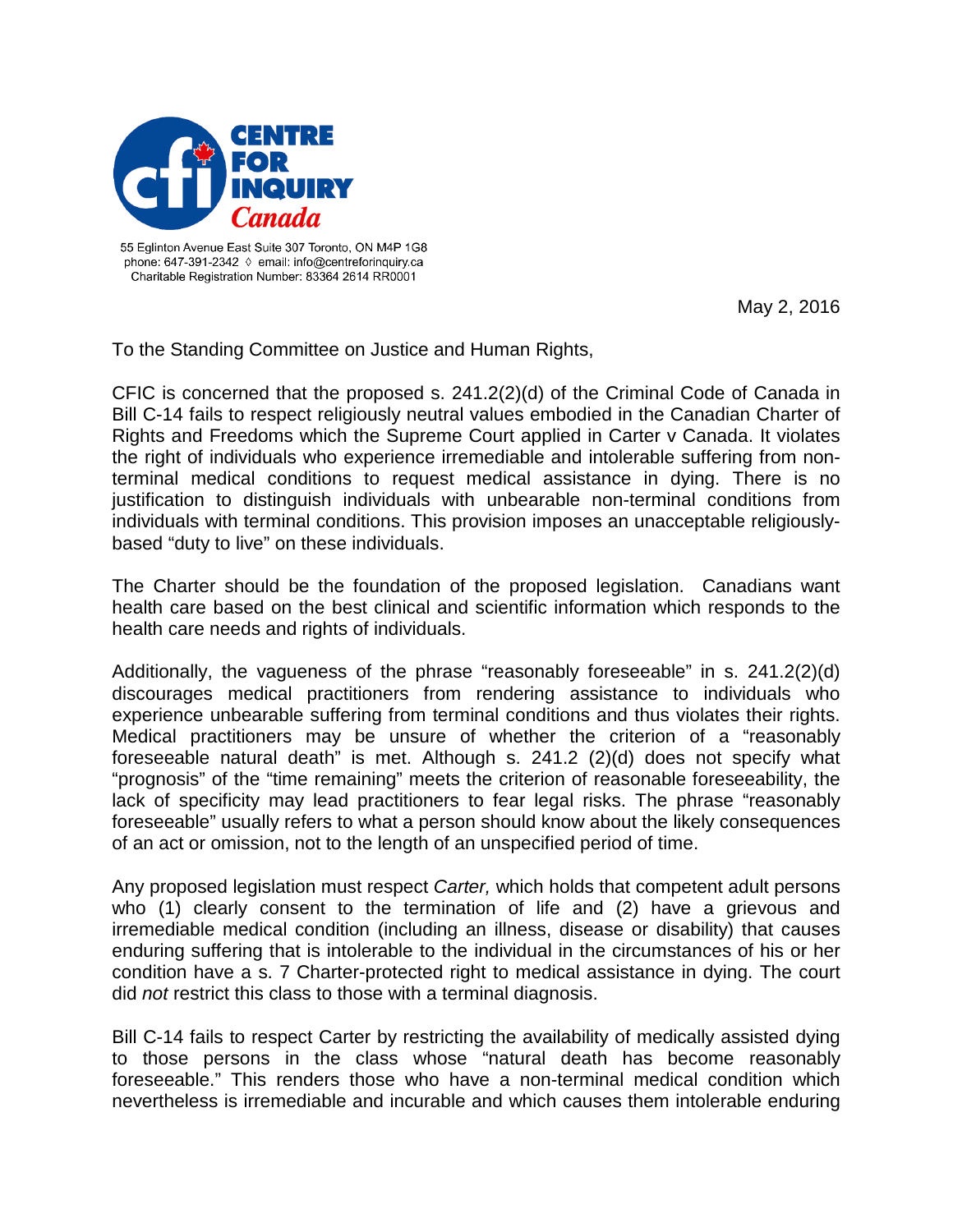suffering ineligible for medical assistance in dying. An example of such a condition is spinal stenosis, which afflicted Kay Carter, the mother of one of the plaintiffs in the Carter case.

The exclusion of people with non-terminal but unbearable medical conditions gives those who are developing such conditions a Hobson's choice: either take their own lives while they are able or condemn themselves to unendurable pain for an unforeseeable length of time.

We assert that Bill C-14 fails to provide adequate measures to assure Canadians have appropriate access to appropriate services in their communities. Canadians should not face unreasonable barriers services through failures of provincial health authorities or local primary health care institutions to fully engage in their responsibilities. Bill C- 14 should advance measures which direct provincial health authorities to provide services throughout their primary health systems and primary health care institutions must be informed that religious beliefs or perspectives, while respected as individual rights, do not have standing in the provision of clinical services.

Parliament may impose reasonable limits on this right for the purpose of protecting individuals from abuse, such as external pressure, and error, such as an inaccurate assessment of competence, to request medically assisted dying. Carter upheld the findings of a trial judge, made upon an extensive evidentiary record, that is possible to enact a permissive regime with adequate safeguards to protect vulnerable people from abuse and error and that physicians can assess vulnerability on an individual basis, using the procedures that they generally apply to informed consent and decisional capacity.

There is no evidence that sub-classes of individuals are at greater risk of abuse than those who have a terminal medical condition. Thus, there is no rational evidence that their exclusion fulfills the reasonable legislative purpose of protecting the vulnerable.

The exclusion of people with non-terminal but unbearable medical conditions effectively imposes a "duty to live" on them, a duty that Carter rejected. The exclusion of people with non-terminal but unbearable medical conditions, and of mature minors who also enjoy decisional rights as adults, from the regime is *not* a minimal impairment of their constitutional rights.

CFIC supports the human rights affirmations in the submission commentaries of Dying With Dignity Canada and BC Humanist Association.

Respectfully,

<u>l Febru</u>

Eric Adriaans